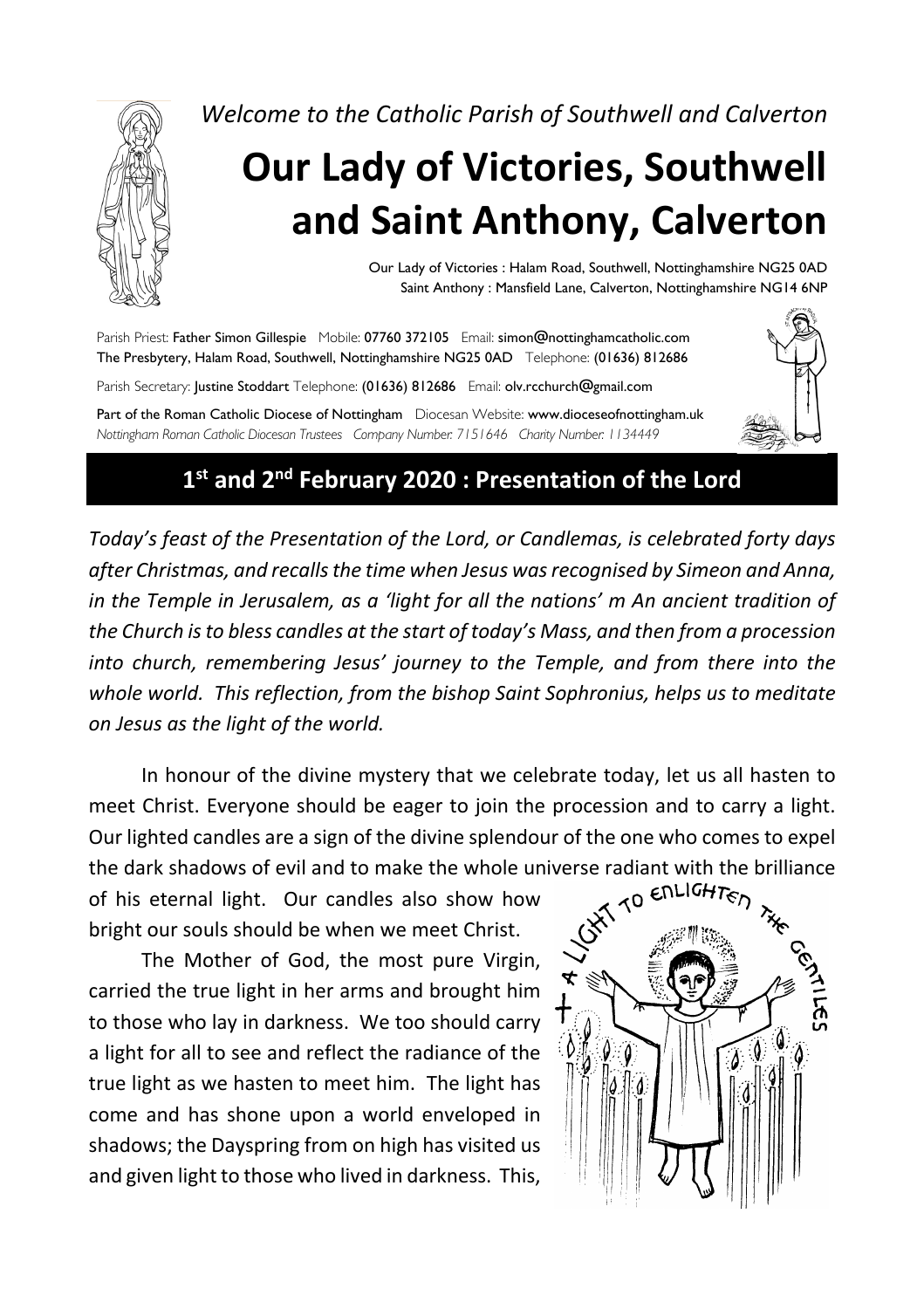then, is our feast, and we join in procession with lighted candles to reveal the light that has shone upon us and the glory that is yet to come to us through him. So let us hasten all together to meet our God.

The true light has come, the light that enlightens every man who is born into this world. Let all of us, my brethren, be enlightened and made radiant by this light. Let all of us share in its splendour, and be so filled with it that no one remains in the darkness. Let us be shining ourselves as we go together to meet and to receive with the aged Simeon the light whose brilliance is eternal. Rejoicing with Simeon, let us sing a hymn of thanksgiving to God, the Father of the light, who sent the true light to dispel the darkness and to give us all a share in his splendour. Through Simeon's eyes we too have seen the salvation of God which he prepared for all the nations and revealed as the glory of the new Israel, which is ourselves. As Simeon was released from the bonds of this life when he had seen Christ, so we too were at once freed from our old state of sinfulness.

By faith we too embraced Christ, the salvation of God the Father, as he came to us from Bethlehem. Gentiles before, we have now become the people of God. Our eyes have seen God incarnate, and because we have seen him present among us and have mentally received him into our arms, we are called the new Israel. Never shall we forget this presence; every year we keep a feast in his honour.

## **Candles will be blessed at the start of each Sunday Mass we'll gather before Mass in the church porch area**

## **Prayers before Mass : and the Year of the Word**

We continue to pray before Mass the Angelus (in preparation for the Rededication of England as the Dowry of Mary) and the Prayer of the Year of the Word. Thanks to those parishioners who have taken it upon themselves to leads these prayers, about five minutes before the Mass is scheduled to begin each day.

### **Changes to Mass times this week**

Mass on Monday will be celebrated at 7.00am, on Tuesday at 8.00am, on Wednesday at 7.00am; there will be no weekday Masses after Thursday since Father Simon will be away in Lourdes. **If anyone has any prayer intentions for Lourdes, or wishes Father Simon to offer a Mass for their intentions there,** please let him know by Wednesday. Father Simon will offer Mass for all parishioners' intentions in Lourdes.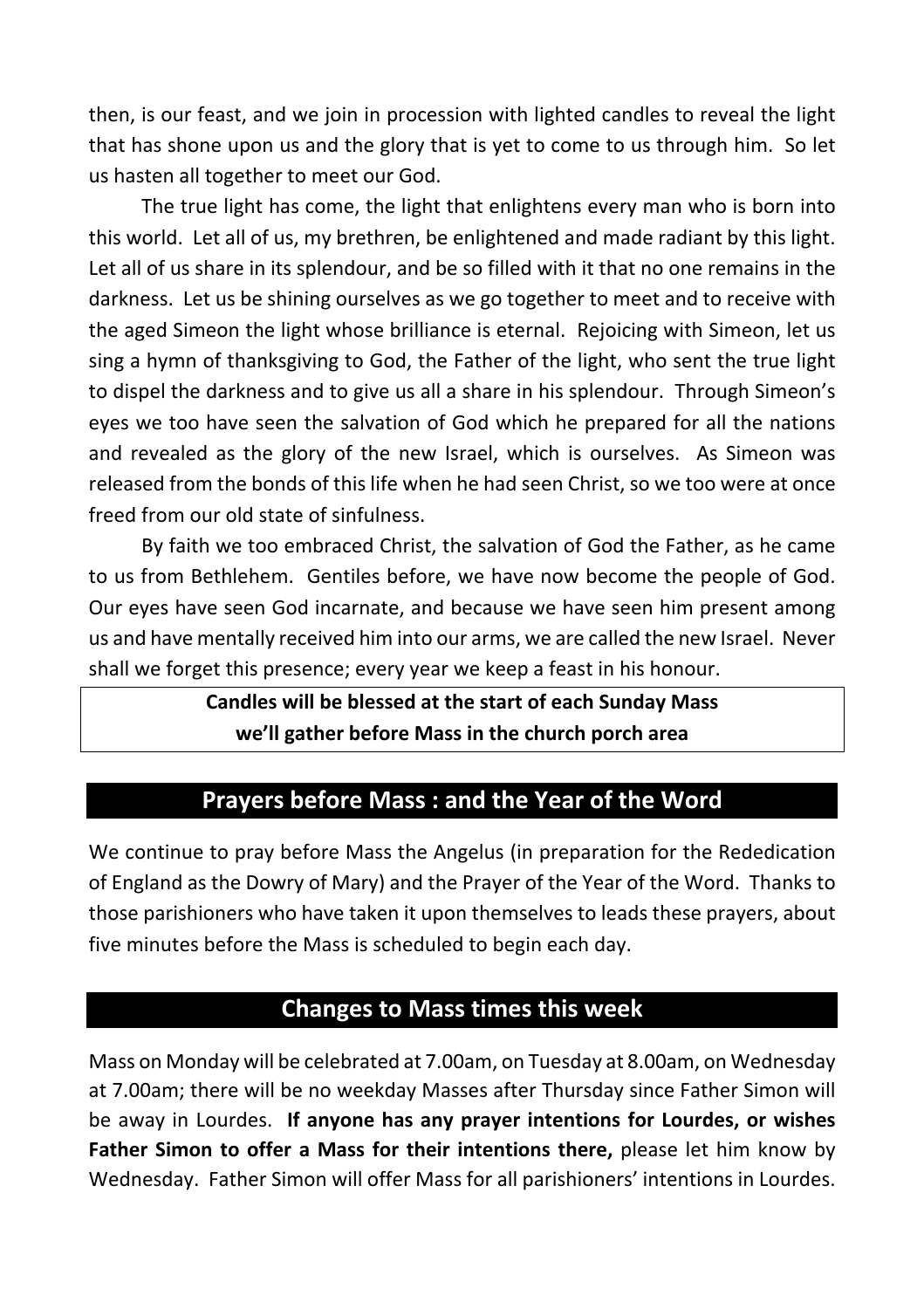## **Welcome to Father Frank**

During Father Simon's time in Lourdes, for the annual Pilgrimage Directors' Conference, Father Frank Carvill will celebrate our Sunday Masses next weekend. He will then return a fortnight later, when Father Simon is in Leuven for his exams and intense study weeks. It's good to have a 'permanent supply' with Father Frank, who will no doubt be made very welcome in our parish.

## **Parish Meetings**

Many thanks to all those who have come to the various meetings of parish ministers over the past two weeks. Some notes from the meetings will be published in the newsletter shortly.

## **Forthcoming Events in our parish, community and diocese**

A **Healing Mass** will be celebrated on **Friday 7th February** at 7.00pm at the Rosmini Centre, LE7 4SJ. Visit www.rosminicentre.co.uk or contact 01509 813078 for more information.

**Praise to the Holiest** a talk by Deacon Bill Myers, on **Saturday 8th February** at 2.00pm at the Rosmini Centre, LE7 4SJ. Visit www.rosminicentre.co.uk or contact 01509 813078 for more information.

**The Week of the Passion and Death of Jesus,** a scripture study led by Father Antonio Belsito IC, on **Thursday 13th February** at 7.00pm at the Rosmini Centre, LE7 4SJ. Visit www.rosminicentre.co.uk or contact 01509 813078 for more information.

As part of the Year of the Word Nottingham Diocese is hosting the **National Scripture Tour** on **Saturday 22<sup>nd</sup> February**, from 10.30am, in Holy Trinity Parish Centre, Newark, NG24 4AU. The keynote speaker will be the artist for the Year, Pete Codling. The Scripture Tour aims to bring the Word of God alive – all are very welcome!

**Sharing Scripture in my life** on **Saturday 22nd February** from 3.00pm at the Rosmini Centre, LE7 4SJ. Visit www.rosminicentre.co.uk or contact 01509 813078 forinformation.

Have you ever thought about becoming a Religious Sister or Brother? **Come and Ask afternoon** on **Saturday 14th March**, from 2.30pm until 4.00pm, at Our Lady and Saint Edward, Nottingham NG3 2LG. See the poster in the porch for more details.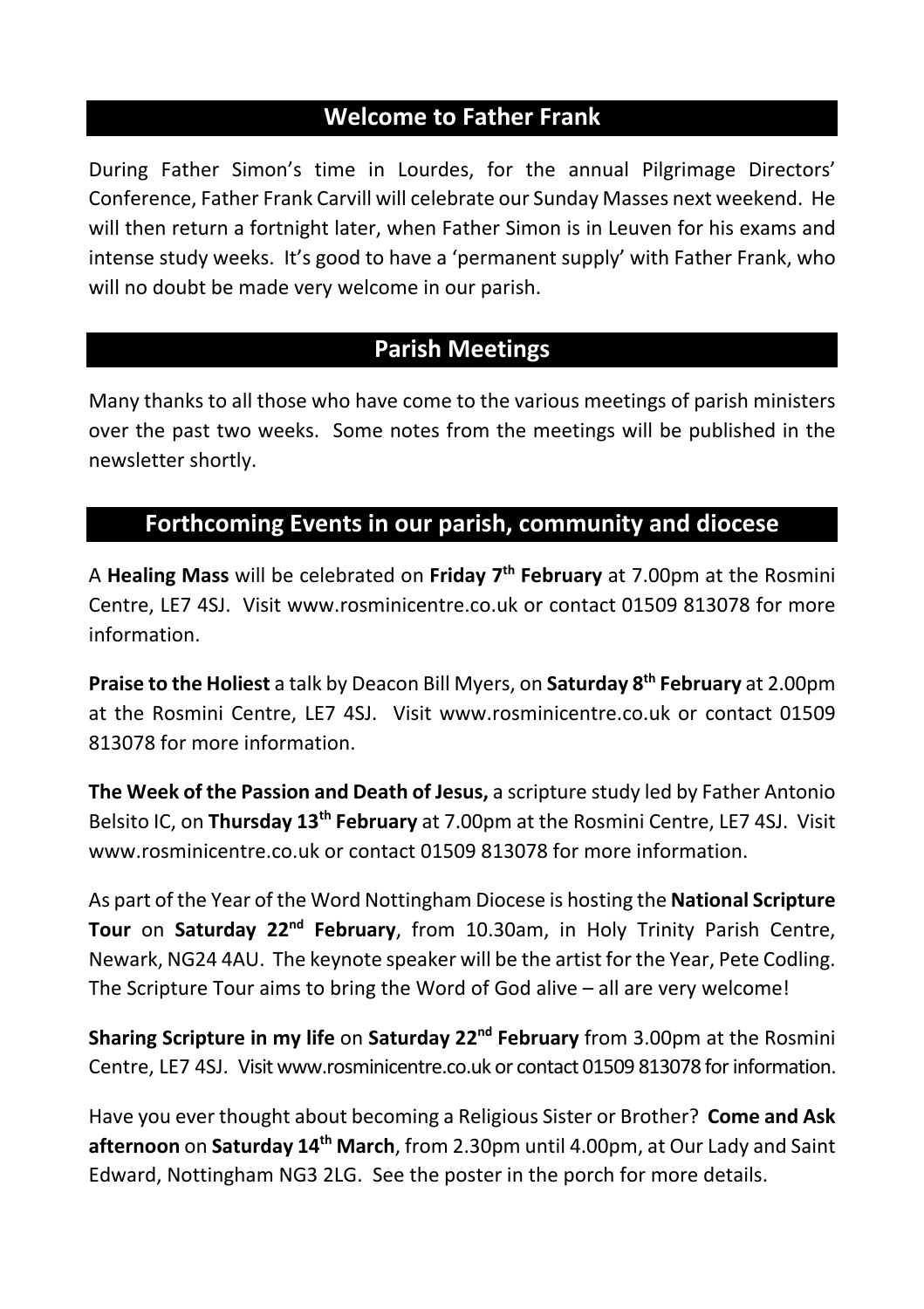## **Churches Together in Southwell : Lent 2020**

Churches Together in Southwell are running the Superstar programme, an ecumenical Lent course in five sessions. Eight groups will use the York Course written by David Wilbourne, theologian, former Anglican vicar and assistant Bishop of Llandaff. We will explore five themes:

**Who is Jesus, Miracles, The Psalms, The Church, Cross Purposes** The course starts in the week commencing Monday  $2^{nd}$  March, and leaflets about the programme, including a booking form, are in the narthex at Our Lady of Victories' church. A contribution of £8 per person is kindly requested; if you wish to be involved please reserve a place before **Monday 3rd February**.

## **A Day for Catholic Women : Saturday 29th February**

**One Faith: Different Cultures** will be held on Saturday 29<sup>th</sup> February, 10.30am -4.00pm, at Saint Joseph's parish, Leicester LE5 6RA. Women speakers will share their experience, understandings and vision for our Catholic Church being representative of the diverse cultures that make up our universal Church. The day is open to all women who identify as Catholic, also to those who no longer practise their faith. There is no charge for the day although lunch (soup, rolls, cakes, etc.) is available at £3.50. To book a place telephone 0116 220 7881 or email Alison.CWS@outlook.com

## **World Day of Prayer : Friday 6th March**

A Women Led, Global, Ecumenical Movement, this year the Women of Zimbabwe have prepared the service and they encourage us all to reflect on the difficulties and unrest that have plagued their country over many years. The service will be held on **Friday 6th March** at 6.30pm in Holy Trinity Church, Southwell. All are invited.

## **Saint John's Passion : Saturday 7th March**

J S Bach's setting of Saint John's Passion will be performed by the Cathedral Choir as we begin Lent. Join Bishop Patrick in this Year of the Word event on **Saturday 7th March** beginning at 7.45 pm. Experience the spiritual and artistic grandeur of Bach's great reading of Christ's passion in Saint Barnabas Cathedral. Tickets are £16, £12, £10, and available online from www.nottinghamcathedralmusic.com or in person from the Nottingham Tourism Centre. Flyers are available at the back of church.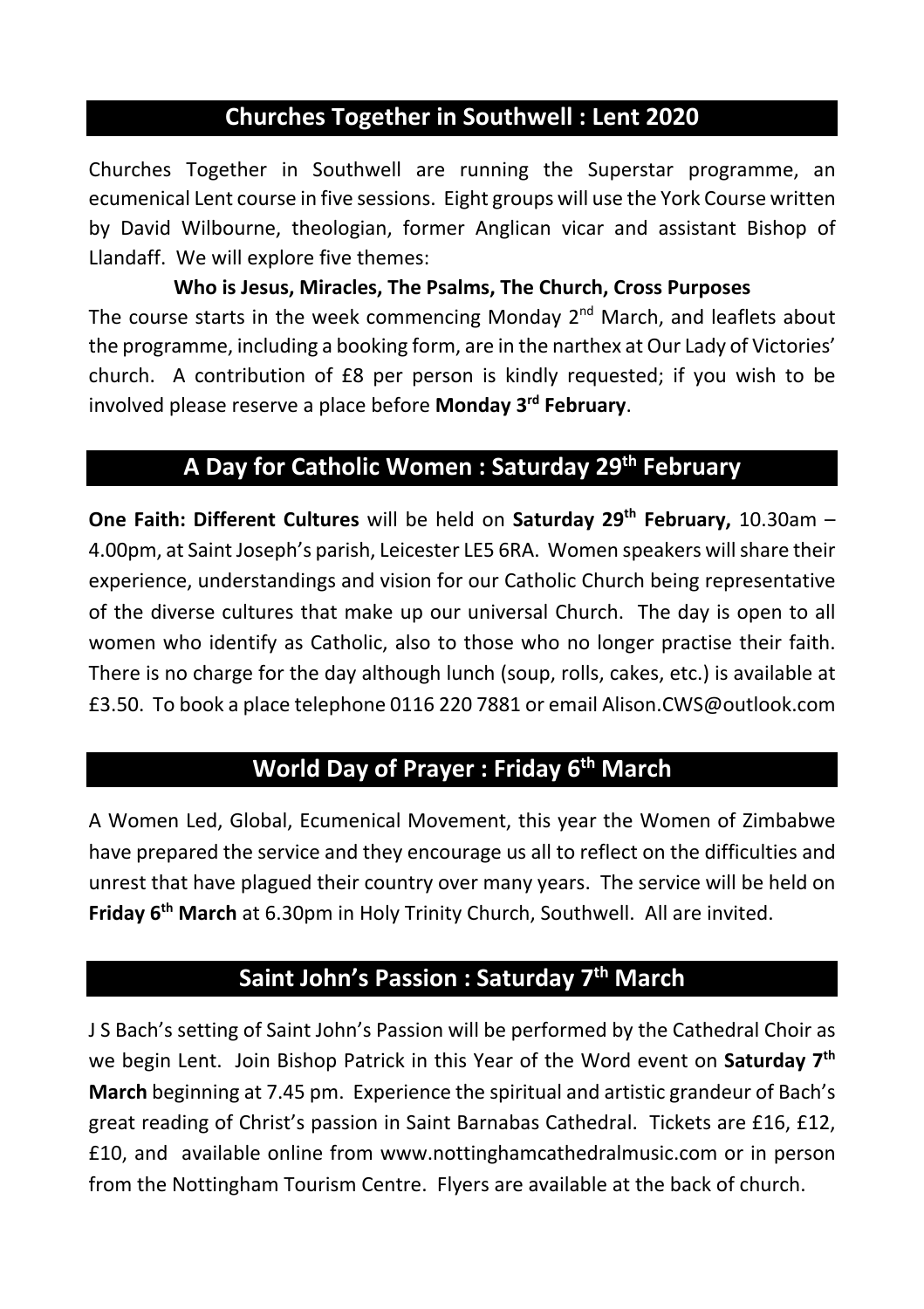## **Faith in Action : Saturday 28th March**

God is love, and he calls us to love, generously and joyfully. The Diocese is on the way to becoming part of the global Caritas network, and as parishioners you will be part of it too. On **Saturday 28th March** from 10.30am until 4.00pm we have the invitation to come to Cathedral Hall in Nottingham and to join with Bishop Patrick, Caritas Social Action Network, the Justice and Peace Commission, and people from all round our diocese, for a day to nourish the work we do for the common good; be inspired for the adventure of missionary discipleship; build our parishes as confident, outward-looking communities; make common cause and achieve more together. Book via Paul Bodenham (justice.peace@dioceseofnottingham.uk or 07470 907656).

#### **Year of the Word : Day of Prayer**

Come to a **Day of Prayer** hosted by the Diocesan Spirituality Network entitled : **Encounter Jesus and be Missionary Disciples through Saint Matthew's Gospel**, on **Saturday 16th May**, in Saint Hugh's hall, Lincoln LN2 5AQ. Arrivals from 9.30am, starting at 10.00am, and closing with a Liturgy at 3.00pm. Refreshments are provided, please bring a packed lunch. All are welcome.

## **Pilgrimages by Coach**

**Pilgrimage to Lisieux by Coach March 2<sup>nd</sup> – 5<sup>th</sup> Picking up in Nottingham, Derby and** Leicester, the cost is £345 per person. We begin with a visit to Lisieux cathedral, then the basilica dedicated to Saint Therese, to the house where she grew up and to the Carmel where she lived and died; there's also an optional excursion to Hon Fleur.

**Pilgrimage to Lourdes and Nevers by Coach June**  $13^{th}$  **–**  $20^{th}$  **Picking up in** Nottingham, Derby and Leicester, the cost is £595 per person. This price includes coach and ferry travel, overnight stay in Orleans on the way out, full board at the Hotel Irlande in Lourdes, half board in Nevers on the way back; there's an optional excursion to Gavarnie, a ski resort in the Pyrenees.

For more information about either pilgrimage, and a booking form, please contact Father John McCay at jmccay1982@yahoo.co.uk or 0115 981 0320.

### **Newsletter via email**

If you'd like to receive the parish newsletter by email simply email Justine (the parish secretary, at olv.rcchurch@gmail.com, asking to be added to the list. You can still collect a paper copy if you wish, and it will be available on the parish website also.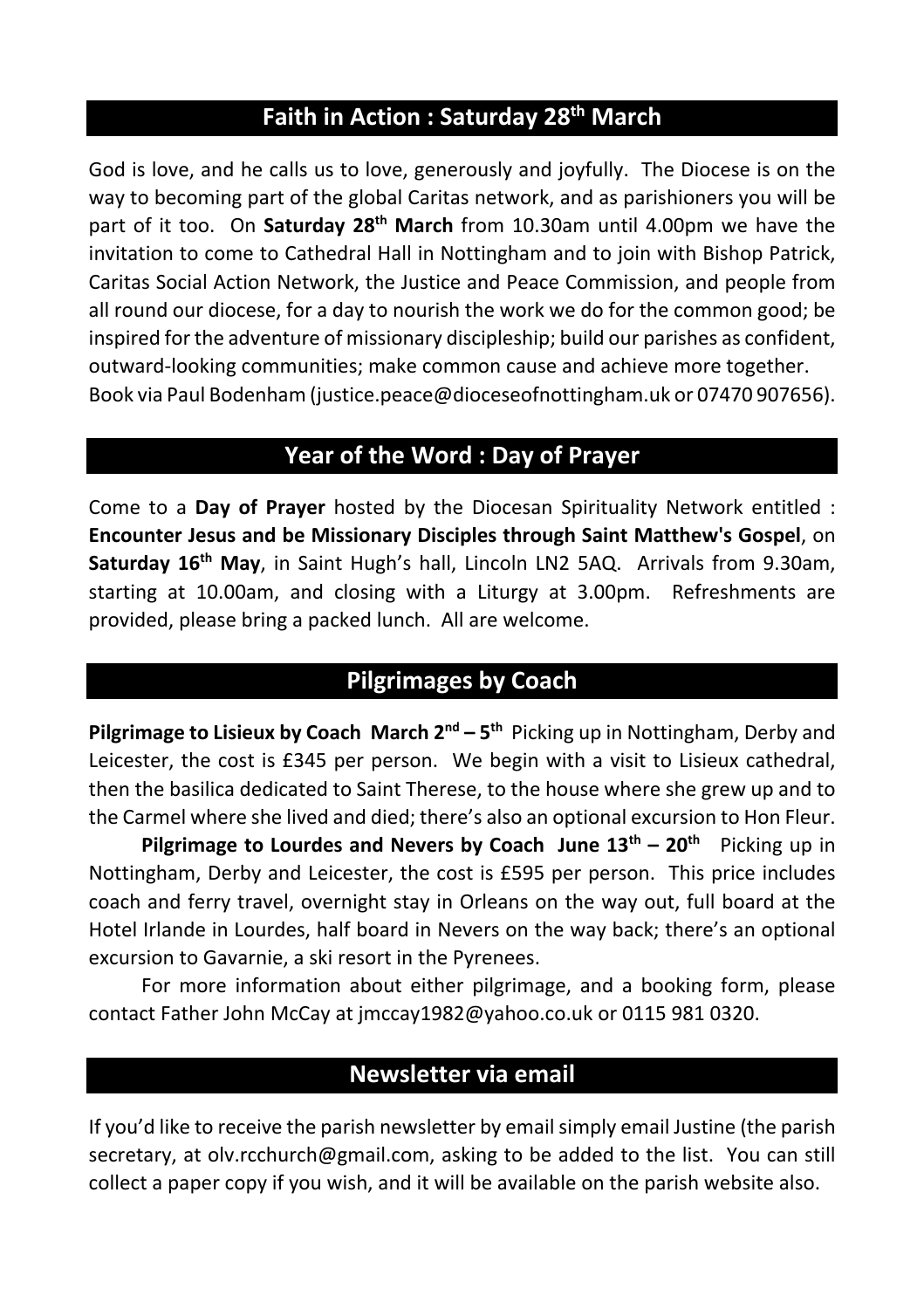## **Prayers for …**

Please remember in your prayers especially:

- X **All the Religious** (priests, nuns, brothers, and sisters who are part of Religious Orders) who celebrate their **World Day of Prayer for Consecrated Life** on the feast of the Presentation of the Lord, 2<sup>nd</sup> February each vear
- X **Monsignor Joe Phelan**, a retired priest of our diocese, who died on 10th January, and whose Requiem Mass will be celebrated in Ashby-de-la-Zouch on 4<sup>th</sup> February: may he rest in peace!
- X **Canon David Oakley**, a priest of Birmingham diocese, and presently Rector of Oscott Seminary, who has been named by Pope Francis as the next Bishop of Northampton. He will be ordained bishop by Cardinal Nichols on  $19<sup>th</sup>$  March.

## **Sharewear**

Clothes are not presently being collected for Sharewear as they are hoping to source their stock in a different way. Thank you for all your previous generous support.

### **Saint Vincent de Paul Society : Cash for Coins**

The SVP is very grateful for the support of the parish and once again we are asking parishioners and friendsfor any foreign coins that you might have left over from your holiday or business trips. We would also like any redundant British coins such as old £1 coins, old shillings and pence, as well as redundant foreign coins such as French francs, German marks, etc. There is a container for all your old and redundant coins in the narthex of each church. Thank You!

## **Pope's Prayer Intentions for February**

#### **Listen to the Migrants' Cries**

We pray that the cries of our migrant brothers and sisters, victims of criminal trafficking, may be heard and considered.

## **Thank You for your Generosity**

The main collection, Sunday  $26<sup>th</sup>$  January : £133.66

Sunday's Second Collection : Cafod's Emergency Appeal for Zimbabwe and Zambia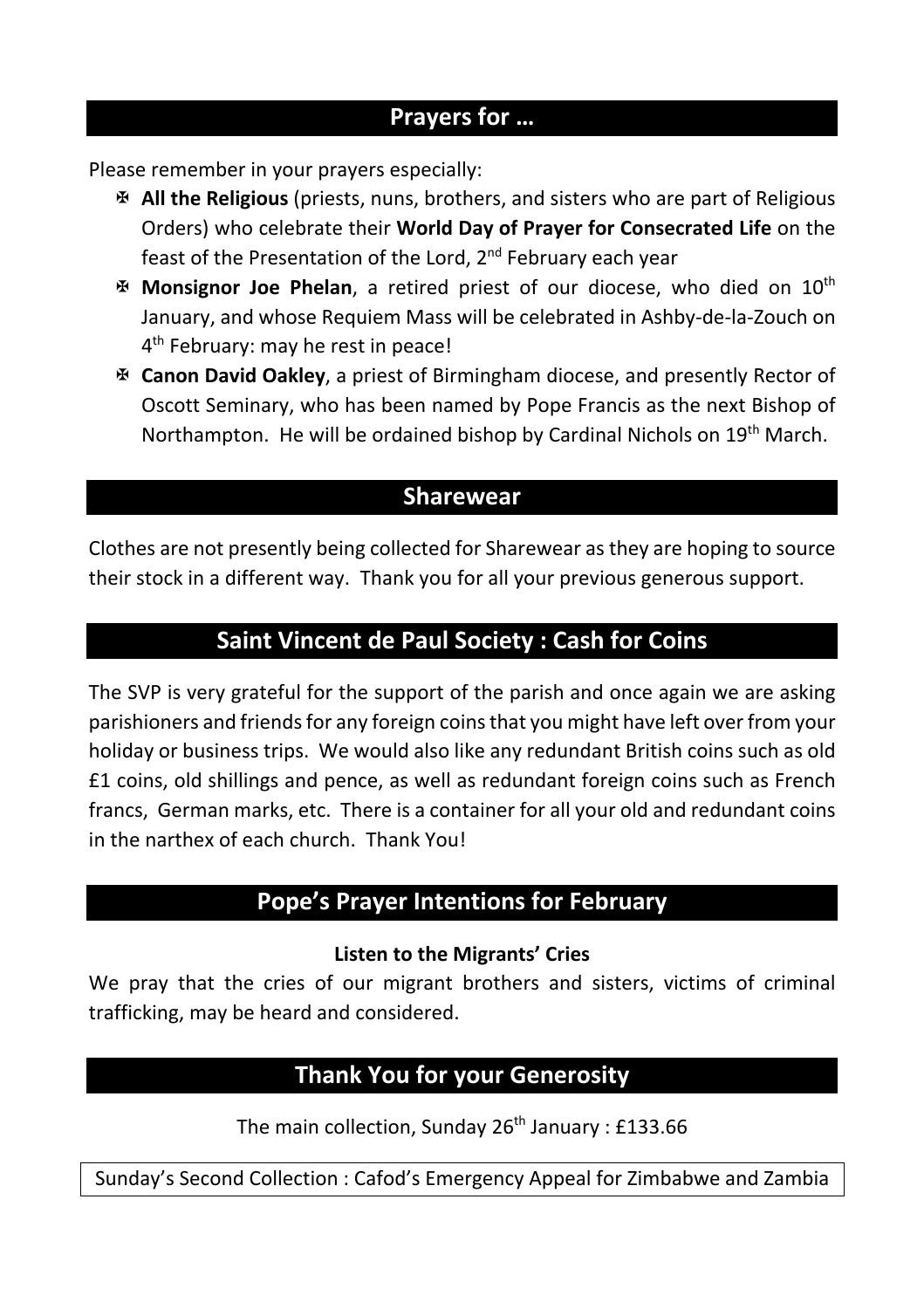## **A reflection from 'Marriage Matters'**

#### **Avoiding issues to 'keep the peace'?**

When Mary and Joseph went to the Temple, Simeon blessed them, saying their child would be rejected. When we take our child for baptism, we are given a candle, a reminder 'to keep the flame of faith alive'. This can be difficult, but let us not avoid the issues 'to keep the peace', but grow in listening and trust together.



## **Readings at Masses this week**

| Monday    | 2 Samuel 15:13-14.30. 16:5-13; Psalm 3:2-8; Mark 5:1-20           |
|-----------|-------------------------------------------------------------------|
| Tuesday   | 2 Samuel 18:9-10.14.24-25.30-19:3; Psalm 85(86):1-6; Mark 5:21-43 |
| Wednesday | 2 Samuel 24:2.8-17; Psalm 31(32):1-2.5-7; Mark 6:1-6              |
| Thursday  | 1 Kings 2:1-4.10-12; 1 Chronicles 29:10-12; Mark 6:7-13           |
| Friday    | Ecclesiasticus 47:2-13; Psalm 17(18):31.47.50-51; Mark 6:14-29    |
| Saturday  | 1 Kings 3:4-13; Psalm 118(119):9-14; Mark 6:30-34                 |

## **Parish Ministries**

|                       | This week                       | Next week           |
|-----------------------|---------------------------------|---------------------|
|                       | <b>Presentation of the Lord</b> | <b>Fifth Sunday</b> |
| Welcomers OLV 6pm     | Margaret Bell                   | <b>Mary Sills</b>   |
|                       | Cathy Smith                     | <b>Bryan Sills</b>  |
| Welcomers OLV 9am     | Paul Wilkinson                  | Ros Johnson         |
|                       |                                 | Kate Cawley         |
| Welcomers StA 10.45am | <b>Michael Wilkes</b>           | Joan Hyde           |
| Readers OLV 6pm       | Madeleine Birch                 | Mary Sills          |
| Readers OLV 9am       | Michael Joyce                   | Dawn George         |
| Readers StA 10.45am   | Alex Duffy                      | Jana Davies         |
| Communion OLV 6pm     | Cathy Smith                     | Madeleine Birch     |
| Communion OLV 9am     | <b>Theresa Martin</b>           | Michael Gemson      |
| Coffee OLV 9am        | Mike Asker                      | Mary Joyce          |
|                       | Marguerite Asker                | Michael Joyce       |
| Cleaners OLV          | Annabel Kingsbury               | Eileen and Sue      |
| Counters              | <b>Michael Wilkes</b>           | Michael Joyce       |